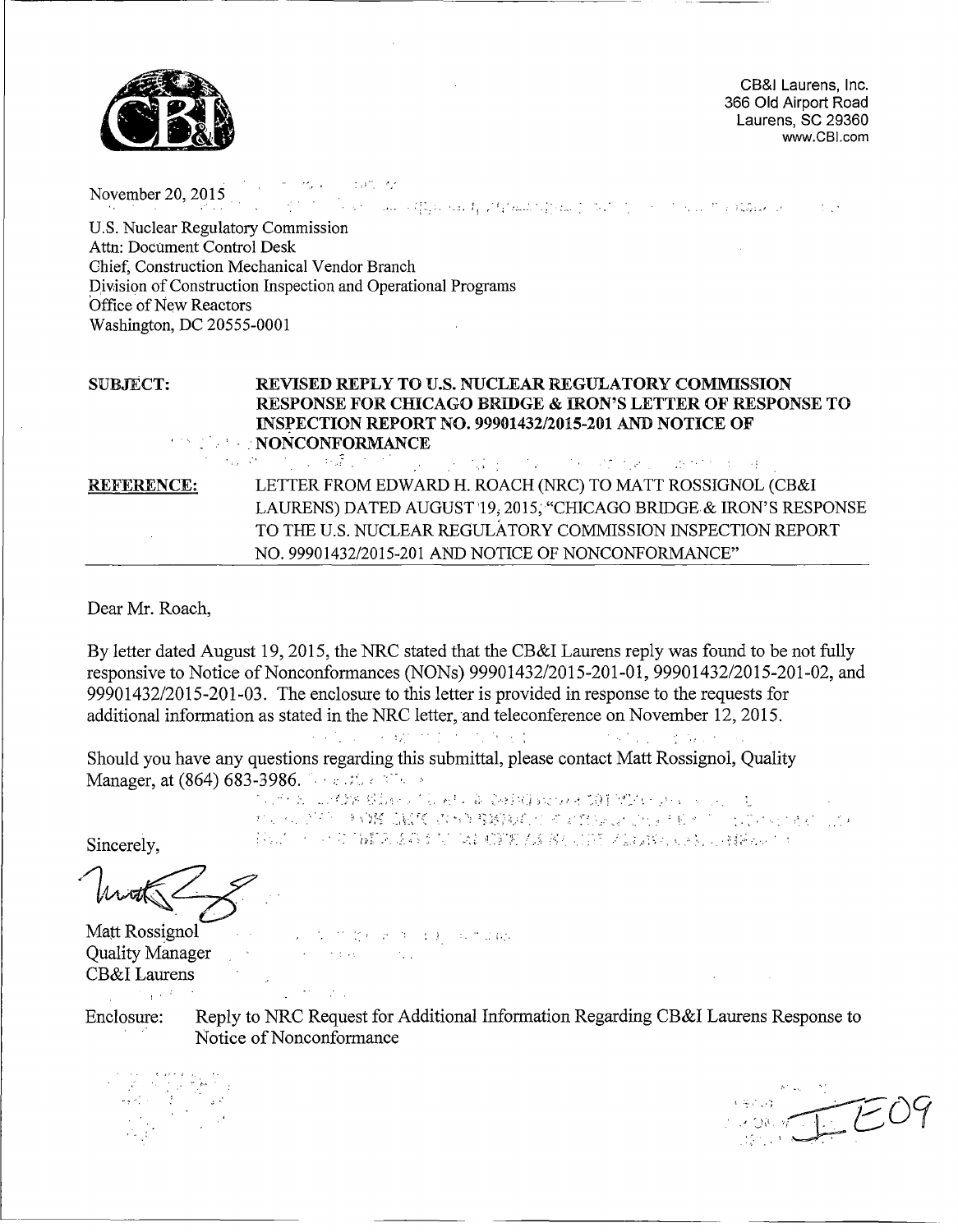

.co Cia Alipon Road<br>Laurens, SC 20360 **p** 366 Old Airport Road Jo Olu Alipolt Hodd<br>Laurens, SC 20360 www.CBI.com

# ENCLOSURE REVISED REPLY TO NRC REQUEST FOR ADDITIONAL INFORMATION REGARDING CB&I LAURENS RESPONSE TO NOTICE OF NONCONFORMANCE

2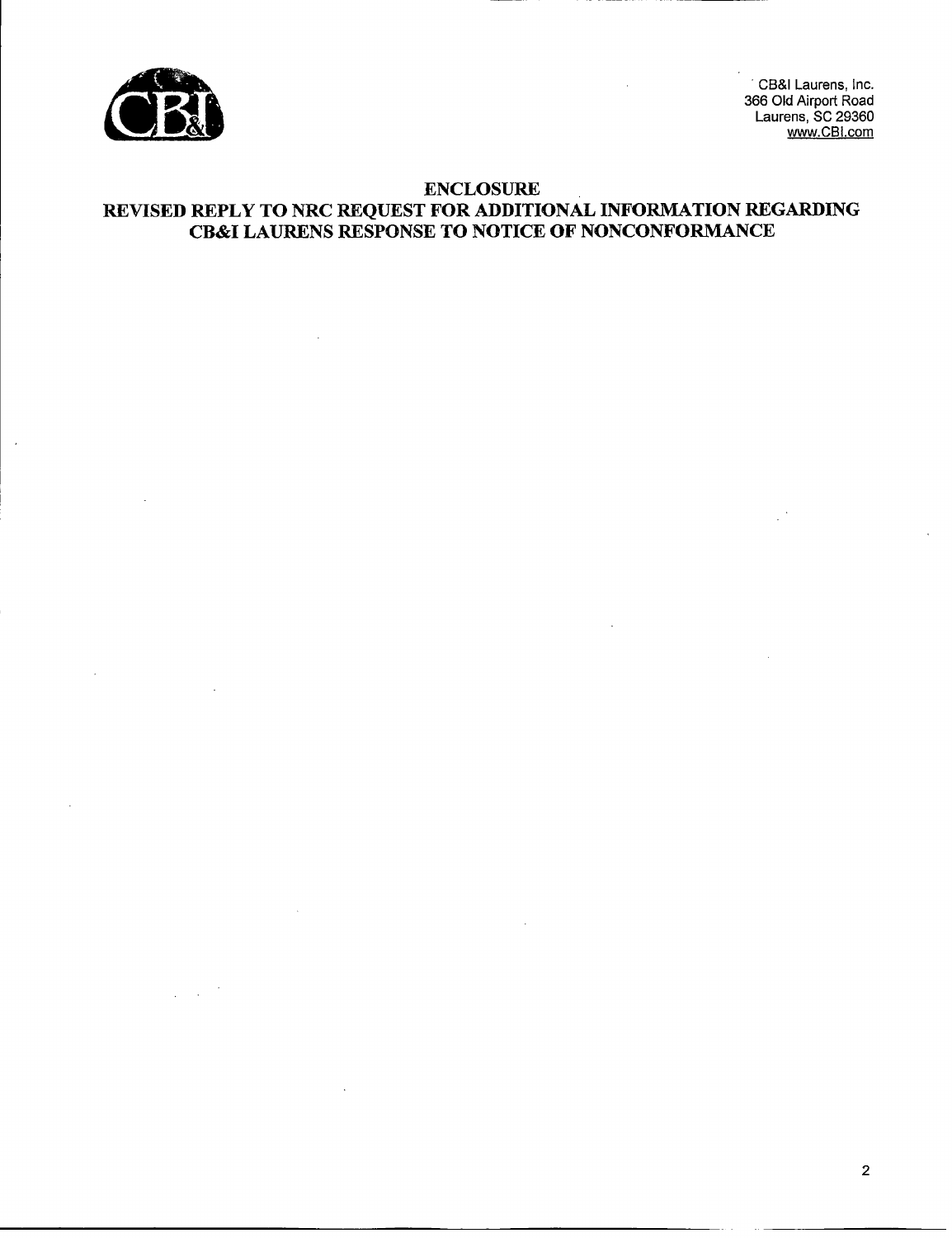

CB&l Laurens, Inc. 366 Old Airport Road Laurens, SC 29360 www.CBl.com

By letter dated August 19, *2015,* and a teleconference on November 12, 2015, the NRC provided a request for additional information regarding the CB&I Laurens response to Notice of Nonconformances (NONs) 99901432/2015-201-01, 99901432/2015-201-02, and 99901432/2015- 201-03. The following information is provided in response to the NRC requests for information:

# *NRC Request:*

- 1. *Your response to NON 99901432/2015-201-01 failed to address the examples provided in*  $\mathbf{I}$ . *the NON. Clarify as follows:* 
	- *a. Describe what actions has CB&I Laurens taken to ensure that chemical and physical testing of seamless pipes performed by Welding Testing Laboratory to verify the critical characteristics were adequate and that the pipes would meet their intended safety function since a 10 CER Part 21 Report was made to report the identified deviations.*

CB&I Laurens Response:

CB&I Laurens contracted with an independent testing company, Laboratory Testing Inc. (LTI), to perform a verification of the testing that was performed by Welding Test Laboratory (WTL). LTI was placed on the CB&I Laurens Approved Vendor List on March 10, 2013, based on the results of an audit performed on February 21, 2013. Additionally, LTI is A2LA certified laboratory. The audit has been reviewed to confirm that it was performed properly and that LTI is a qualified vendor to perform this testing. This review identified that LTI is acceptable as a Safety Related supplier with a program that meets NQA-1/10 CFR 50 Appendix B, ASME NCA-3800, and 10 CFR Part 21.

Based on review of the documentation associated with the testing performed by WTL, a total of fifty two (52) heat numbers were identified as tested by WTL. Material associated with twenty one (21) of those heat numbers were available at CB&I Laurens to sample. These 21 samples were sent to LTI for testing. This was a forty percent (40%) sample of the originally tested population.

Review of the results from both LTI and WTL showed that both labs achieved similar testing results. Both labs found the chemical and physical properties of the tested heat numbers to be acceptable. Evaluation of the WTL testing results as compared to the LTI testing results provides reasonable assurance that the testing performed by WTL provided adequate results to demonstrate that the material meets the ASTM standard requirements and code compliance was maintained. Based on this information the Part 21 evaluation was determined to be not reportable. The interim letter was closed and a letter dated June 26, 2015, was submitted that states the condition was found to be not reportable. The analysis and conclusion is documented in C/PAR 516, which was closed August 17, 2015.

# *NRC Request:*

*b. In your response to NON 99901432/2013-201-04, dated Dec 18, 2013, CB&I Laurens (CBI-L) committed to: (1) Perform a documented annual and semi-annual evaluation of commercial suppliers providing items for commercial-grade dedication. (2) Perform*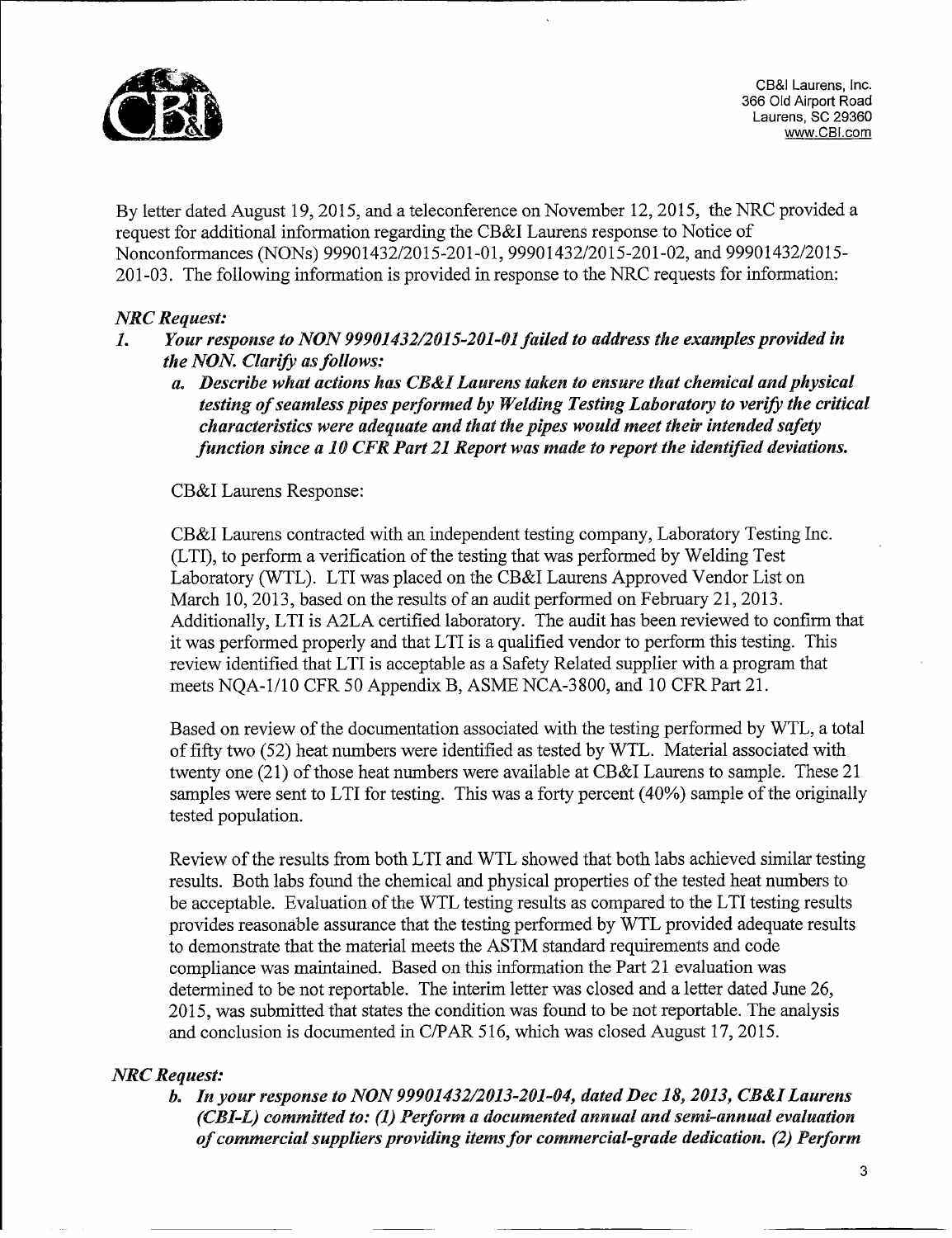

*a documented review of the suppliers' Non Conformance Report (NCR) log to identify any developing trends that could be adverse to quality and initiate corrective action.*

CB&I Laurens Response:

Based on a review of the commercial grade dedication records, as documented in C/PAR *533,* CB&I Laurens has not performed commercial-grade dedication of any items since December 18, 2013. Therefore, there have not been any opportunities to utilize the requirements that were put in place in the CB&I Laurens Quality Manual to ensure the commitments listed above are met.

# *NRC* Request:

- *c. Your response describes the actions being taken by CB&I Laurens to address the overall deficiencies identified with the corrective action program. However, your response failed to include what actions were taken by CB&I Laurens to address the specijfic cited deficiencies which included:*
	- *i. Lack of objective evidence of the engineering evaluation performed to disposition the use-as-is determination associated with corrective/preventive action requests (C/PARs) No. 408 and the associated NCRs S2/V1219, S3/V1083, S3/Vl103, and V4/1147.*

CB&J Laurens Response:

Note that the NCR numbers associated with C/PAR 408 are actually NCR S2/V1219, \$3/V1 103, V3/V1324 & V4/Vl1147. This has been corrected in C/PAR 408. The disposition of these NCRs were to scrap the material, therefore, no engineering evaluation was required to be performed. The material has been scrapped and the NCR's have been closed. Clarification has been made within C/PAR 408 and the C/PAR was closed on September 21, 2015.

*NRC Request:*<br>ii. Lack of objective evidence and timely completion of the corrective actions *associated with C/PAR Nos. 419, 499, 508, and 517.*

CB&I Laurens Response:

The available records for each of the listed C/PARS (Nos. 419, 499, 508, and 517) were reviewed to determine the status of the corrective actions. The following information is provided to describe the current status of each C/PAR and any objective evidence that is in the C/PAR record to show what actions have been completed. The issue of timely completion within the CB&I Laurens Corrective Action Program (CAP), has been addressed separately by C/PARs 528 and 603, as described in the July 21, 2015, "Reply to Notice of Nonconformance" letter. The six (6) corrective actions identified in that letter to address Nonconformance 99901432/2015-201-01 are complete.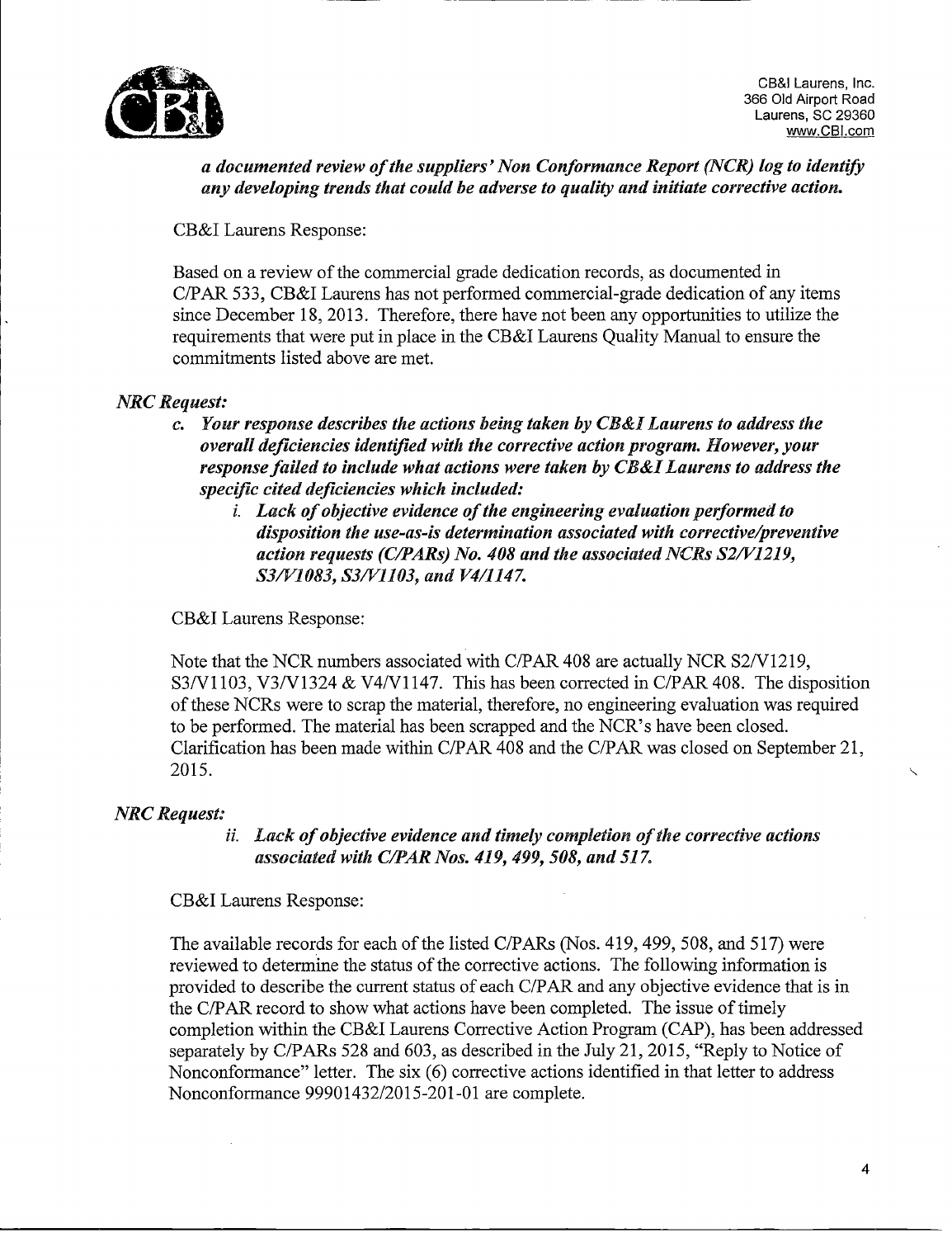

**~CB&I Laurens, Inc. Laurens, SC 29360 366 Old Airport Road www.CBl.corn**

# C/PAR 419

C/PAR 419 was closed on July 14, 2015. The record for C/PAR 419 includes objective evidence that the lack of cleanliness was corrected. This objective evidence includes the cleanliness report from subsequent inspections during the fabrication process of the material referenced in C/PAR 419. Additionally, the causal factors pertaining to adequacy of the Commercial Grade Dedication (CGD) plan were resolved by obtaining the services of a third party to revise the commercial grade dedication plan. Objective evidence is included in the C/PAR 419 record that shows the revised CGD information.

# C/PAR 499

C/PAR 499 was closed on September 29, 2015. This C/PAR identifies a potential adverse trend associated with four hydro tests that were conducted at pressure in excess of the specified limit. Corrective actions had not been determined at the time of the NRC inspection because the analysis of the condition had not been completed at that time. There are four (4) NCR's referenced in C/PAR 499. The NCRs are S3/1 111, V4/1263, V4/1399, and V4/1280. These NCRs were still open on September 29, 2015, and the material was found to be still on hold, segregated, and properly identified as nonconforming. Nonconformance & Disposition (N&D) Reports have been submitted to the design authority to facilitate disposition of the CB&I Laurens NCRs. Three (3) of the four N&D Reports have been returned with "USE-AS-IS" disposition and the fourth is still in process due to the need for additional calibration information and operational condition information for the gauges used. Objective evidence that shows the current status of the NCRs has been placed in the C/PAR 499 record. It is currently expected that the NCRs with "USE-AS-IS" disposition will be closed out when the current Stop Work is lifted or upon release of the affected material through the management review board process.

# C/PAR *508*

C/PAR 508 was closed on August 15, 2015. This C/PAR identifies the lack of a weld rod oven temperature log. Corrective actions had not been determined at the time of the NRC inspection because the analysis of the condition had not been completed at that time. On August 15, 2015, the C/PAR record was revised to describe the cause, immediate actions taken, and the corrective action. The Objective Evidence for the immediate actions and corrective action has been verified and attached to the C/PAR 508 record to support closure. Objective evidence includes the weld rod oven temperature form that is now being used in accordance with procedural requirements. Additionally objective evidence was added to the record to show that the needed training was performed, including the training records for required personnel. The procedural controls that are in place and the training that reinforced log use ensure that the weld material is properly stored prior to issuance.

# C/PAR 517

C/PAR *517* was closed on September 28, 2015. This C/PAR identifies inadequate documentation of NCR resolution for purchaser identified conditions prior to shipment of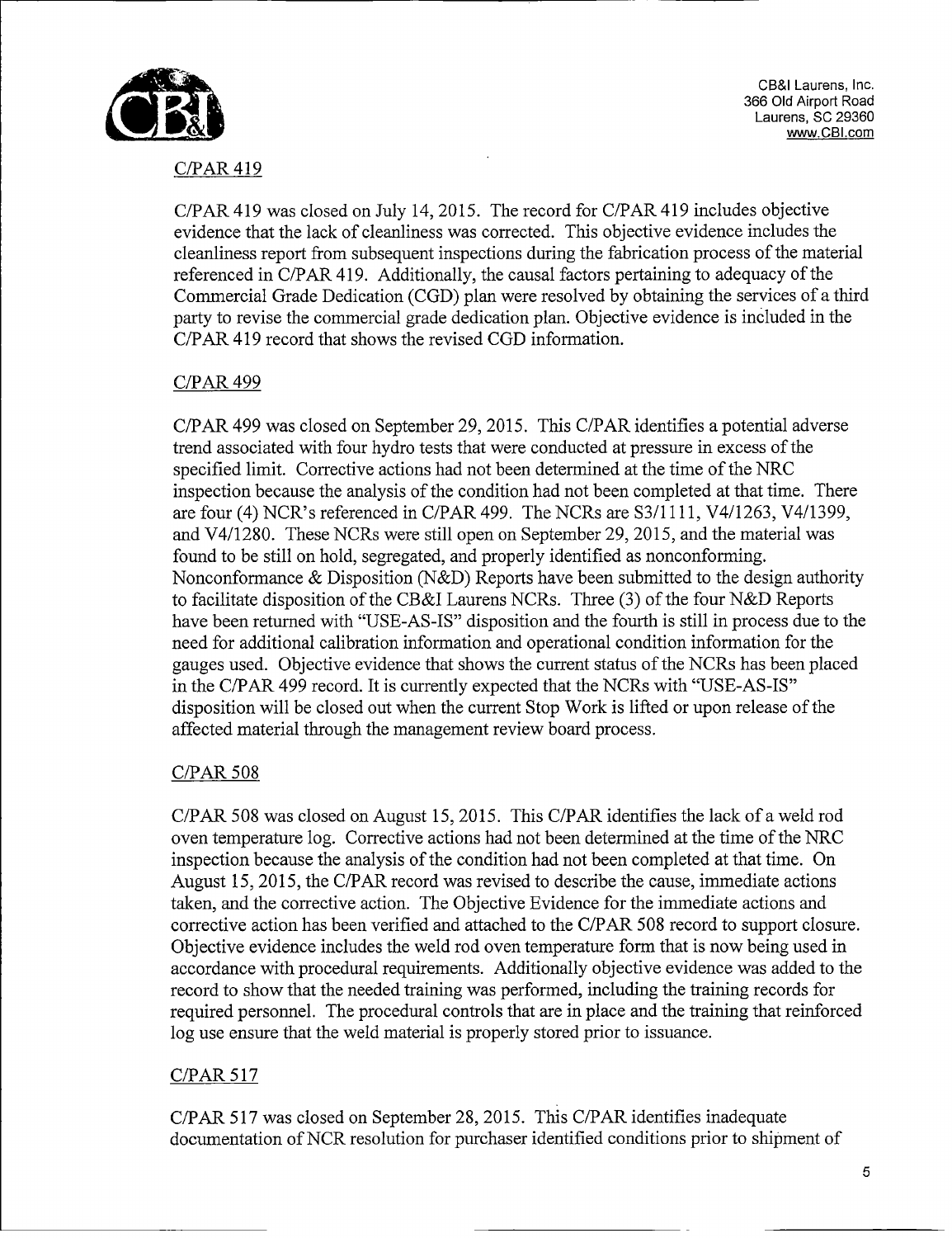

~CB&I Laurens, Inc. Laurens, SC 29360 CB&I Laurens, Inc.<br>366 Old Airport Road www.CB!.com

some material. Corrective actions had not been determined at the time of the NRC inspection because the analysis of the condition had not been completed at that time. As corrective action for this C/PAR, CB&I Laurens implemented a database of purchaser identified notice of unsatisfactory conditions (NOUC), which is being used for tracking from the time an NOUC is submitted until closure. This includes status verification during documentation final review and prior to shipping. The data base was reviewed to verify proper utilization and is determined to be adequate as a supplementary means of ensuring the NOUC documentation is completed a closed prior to shipping. Review of the database, which has been maintained since June 1, 2015, shows that an NCR has been initiated for the issues identified on each NOUC that is determined to be associated with hardware nonconformance. The issuance of a CB&I Laurens NCR places a '"hold" on the item and prevents shipping the item until the NCR is resolved. Implementation of the NCR program for purchaser identified NOUC ensures adequate implementation of this corrective action. Verification that the NCR program being properly implemented (as pertaining this action), was performed by review of the NCR Log since June 1, 2015. A copy of the NOUC database and NCR Logs from June thru September 2015, have been included with the CAR-517 record as objective evidence.

# *NRC Request:*

- 2. *Your response to NON 99901432/2015-201-02 failed to address several areas of concern to the NRC staff. Clarify your response as follows:*
	- *a. The response states, in part, that the "Extent of condition review of this issue included review of identified unsatisfactory conditions associated piping still at the Laurens facility, as no ASME Section III work was being performed at that time, and it was concluded that deficiencies with the performance of and inspection of ISI preparations does exist." Your extent of condition only included components that were still at the CB&I Laurens facility and did not address the components that had already been shipped. Provide the extent of condition review for the components that had already been shipped.*

# CB&I Laurens Response:

The issues pertaining to In-Service Inspection (ISI) preparation were identified by the NRC on a spool that had not yet reached a point of completion. There were additional steps remaining for this spool that were opportunities to identify any nonconformity in the ISI preparation. These steps included CB&I Laurens QC Inspection, CB&I Power source inspection, and document reviews performed by both organizations. The documentation for the fabrication of this specific spool also shows that the ISI preparation inspection had not yet been performed. Therefore, the available barriers were still in place to identify this situation and it is currently judged that conditions of incorrect ISI preparation are being identified and corrected prior to delivery. Therefore, the extent of condition for this circumstance does not include material that was previously shipped.

# *NRC Request:*

b. *The response failed to include any corrective actions taken to address the ridges and valleys, and depressions of greater than 1/32-inch that did not meet the pre-service and*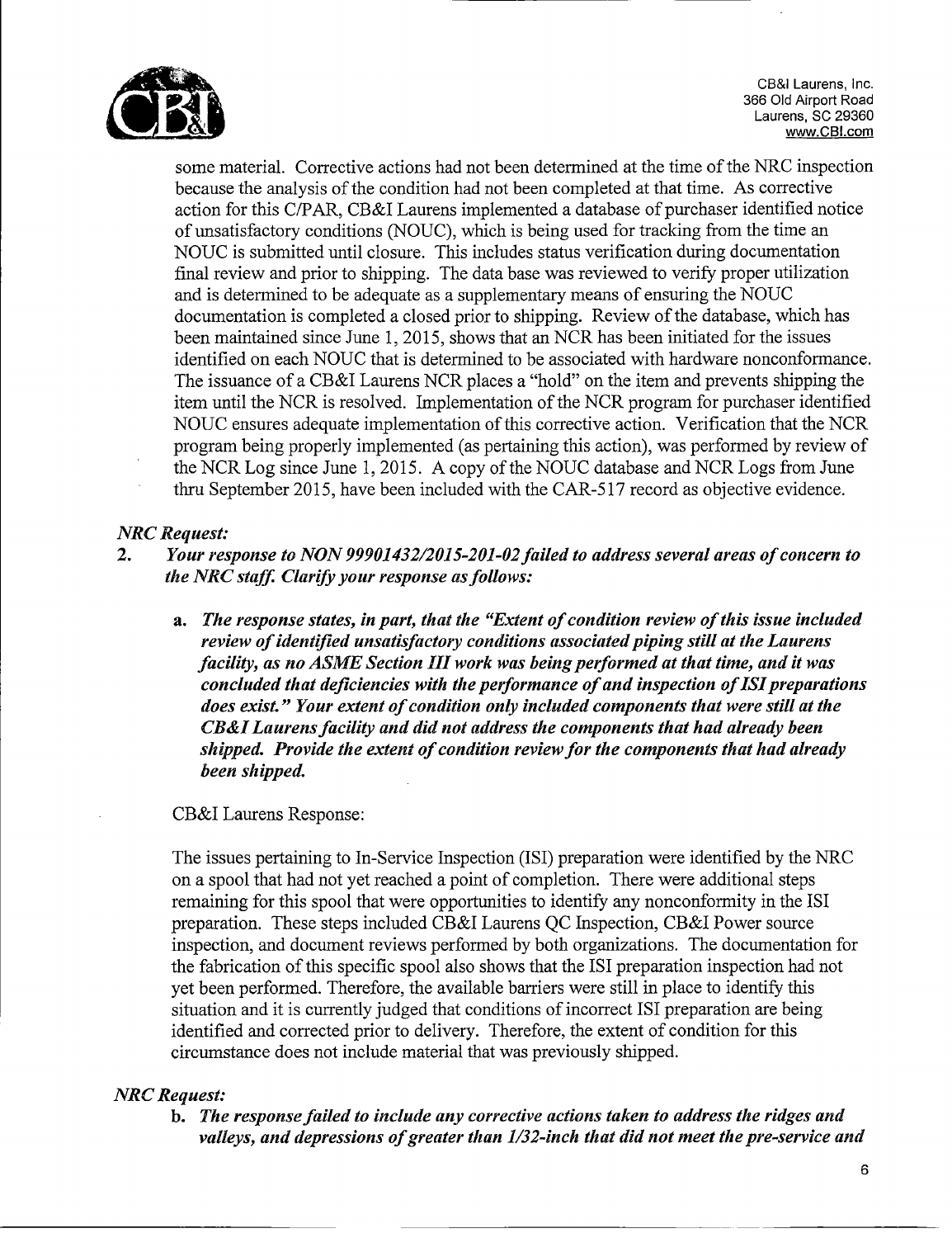

~CB&I Laurens, Inc. Laurens, SC 29360 CB&I Laurens, Inc.<br>366 Old Airport Road www.CBI.com

*in-service inspection surface condition requirements on pipe spool 8927-40-010-0031, serial number VS2-RNS-PLW-014-A. Your response should also include any corrective actions taken for other components that did not meet the pre-service and inservice inspection surface condition requirements.*

### CB&I Laurens Response:

Based on the documentation associated with the fabrication of spooi 8927-40-010-0031, the ISI preparation inspection had not yet been completed at the time of the NRC inspection. This item was still in the fabrication process. This spool is currently identified by nonconformance NCR \$2/1489 and the material is tagged and segregated as required by 10 CFR 50 Criterion XV. This NCR remains open for this spool and it is expected that any nonconformity to the specified ISI preparation requirements will be corrected during resolution of the NCR. It should be noted that this specific NCR has not yet been addressed and closed due to the Stop Work hold that is currently in place on Section III spools. This will be addressed when released from hold.

During the investigation of these conditions, it was noted that inspection methods and techniques being used for ISI preparation inspections were not consistent, which was resulting in the identification of conditions that may not be correct. C/PAR 570 was initiated to evaluate and correct the possible lack of conformance to the ISI preparation requirements and for proper conduct of ISI preparation inspection. The analysis of C/PAR 570 determined actions to develop a clear inspection process to standardize the Quality Control (QC) inspection methods and to develop training for production personnel performing the ISI preparation. This training module targeted code, specifications, and fabrication requirements along with explanations of why these requirements need to be performed as demonstrated through in-service inspection methodology. The corrective actions included development and implementation of specific training covering ISI preparation, inspection of ISI preparation, and the applicable requirements for ISI preparation. This training has been completed and documented. C/PAR 570 was closed on August 18, 2015, with the objective evidence of the training that was performed. In regards to what actions would be taken for other components that do not meet the pre-service and in-service inspection surface condition requirements, an NCR is required be issued to address the deficiency.

# *NRC Request:*

**c.** *The response states, in part, that the spool "had not yet received 1S1 inspections as indicated by the shop traveler, however UNSA T conditions, identified by purchaser Source Inspection were reviewed. This review determined that instances of ISI preparations being performed incorrectly and subsequently inspected and accepted were identified. "Explain the statement "had not yet received 1S1 inspections as indicated by the shop traveler." The NRC notes that 1S1 programs are established at licensees and required inspections occur over a 10 year period time frame and are performed after the plant (or component) has commenced operation, and is not normally performed by a manufacturing vendor. In addition, confirm that CB&I Laurens visually inspected and accepted the surface area, since the statements above imply that this had not been performed.*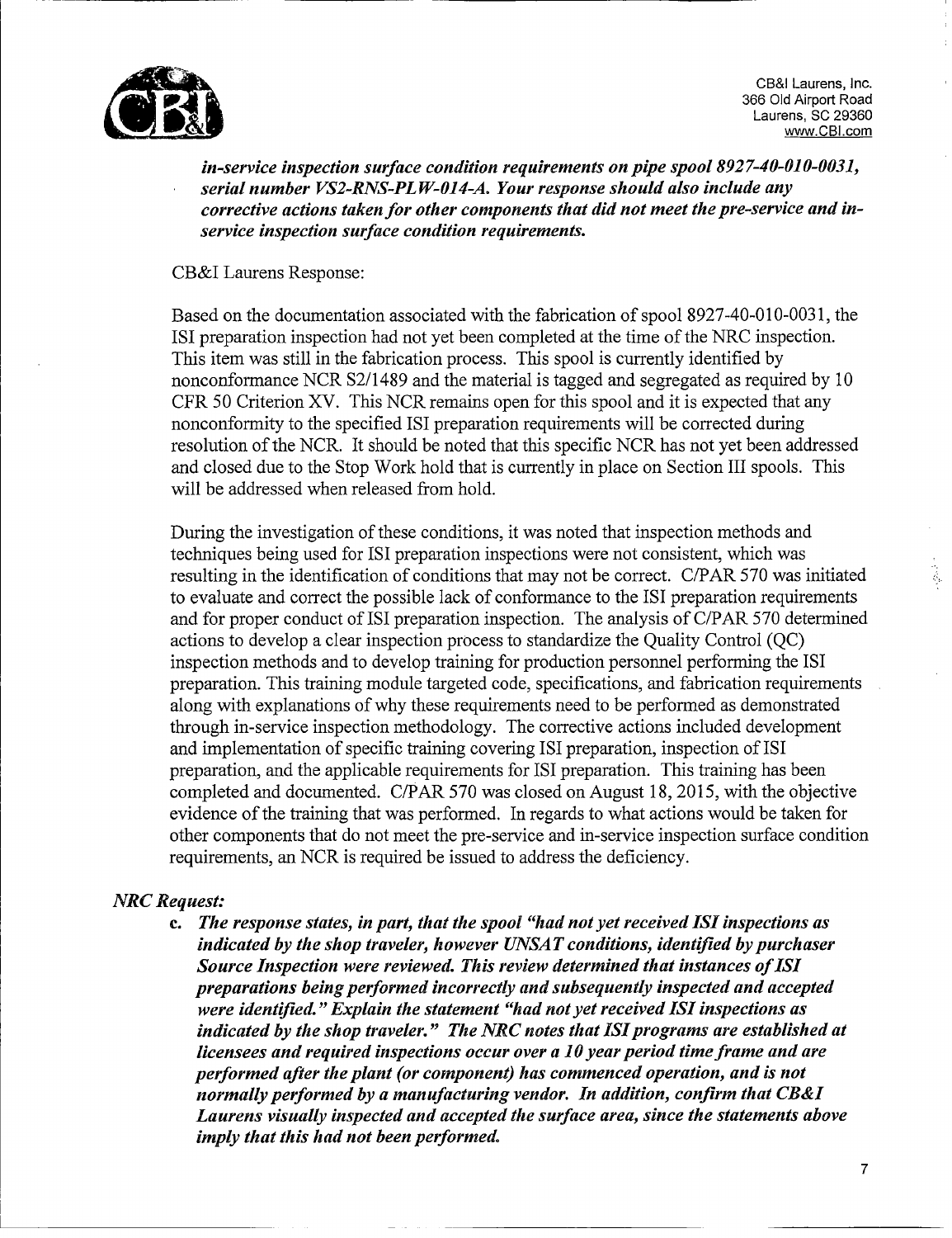

365 UIQ AIrport Road<br>- Laurens, SC 2036 CB&I Laurens, Inc. 366 Old Airport Road Laurens, SC 29360<br>www.CBI.com

# CB&I Laurens Response:

The inspection of the welds on the subject spooi, after the IS1 preparation was performed, was not yet completed and the statement should have read, "...had not yet received 1SI preparation inspections as indicated by the shop traveler..." This was stated incorrectly in the previous submittal, as CB&I Laurens does not perform in-service inspection. CB&I Laurens performs inspection of the in-service inspection (ISI) preparation.

The final weld had been inspected and the subsequent 1SI preparation performed however the subsequent 1S1 preparation inspection had not been performed as identified by the "QC ISI Grind'g Insp" requirement that had not yet been completed. The documentation traveler showed a visual examination (VT) inspection signoff that had been completed but the post ISI preparation inspection had not yet been completed or signed-off. This spool is currently on hold and upon release from the "hold" the ISI preparation inspection will be completed.

#### *NRC Request:*

*3. Your response to NON 99901432/2015-201-03 states, in part, that "Extent of Condition reviews began immediately upon identification of the issues associated with C/PAR's 533 and 534. This included a review of Lead Auditor Qualifications, Vendor Qualifications, Commercial Grade Dedication Plans and the Qualifications of service providers such as M& TE Calibrations, pickling/passivating and heat treatment/solution annealing. This review also included a review of the Quality Assurance Manual and associated procedures that directed these processes. "However, it did not address the specific examples cited. Describe details of the actions taken by CB&I Laurens to ensure that the services provided by the companies identified in the NON were adequate and that the components would still meet their intended safety function.*

CB&I Laurens Response:

*Palmetto Plating* - A commercial grade survey was completed on May 4, 2015, by CB&I Laurens for the qualification of Palmetto Plating to perform commercial grade dedicated services. Palmetto Plating was listed on the CB&I Laurens Approved Supplier List (ASL) on May 6, 2015, for performing pickling and passivating services by use of CB&I Laurens Commercial Grade Dedication. Additionally, the audit conducted in accordance with ISO 9001:2008 on June 3, 2014, was also reviewed. These completed actions provide reasonable assurance that the services performed by Palmetto Plating facility are adequate and that the appropriate controls are in place for the services provided. Inspections of materials that were appropriate controls are in place for the set vices provided. Inspections of materials that we<br>treated by Polmetto Plating have been performed at the CB&I Laurence fooility following the pickling/passivation activity, as well as during receipt inspection, and field installation at the pickling/passivation activity, as well as during receipt inspection, and field installation at the site. Both internal and external cleanliness were found acceptable.

*Pinson Valley Heat Treating* - A commercial grade survey was completed on April 30, 2015, by CB&I Laurens for Pinson Valley Heat Treating. The use of Pinson Valley Heat Treating services is performed by use of CB&I Laurens Commercial Grade Dedication. The Commercial Grade Dedication Plan was submitted to and approved by CB&I Power. Pinson

8

芜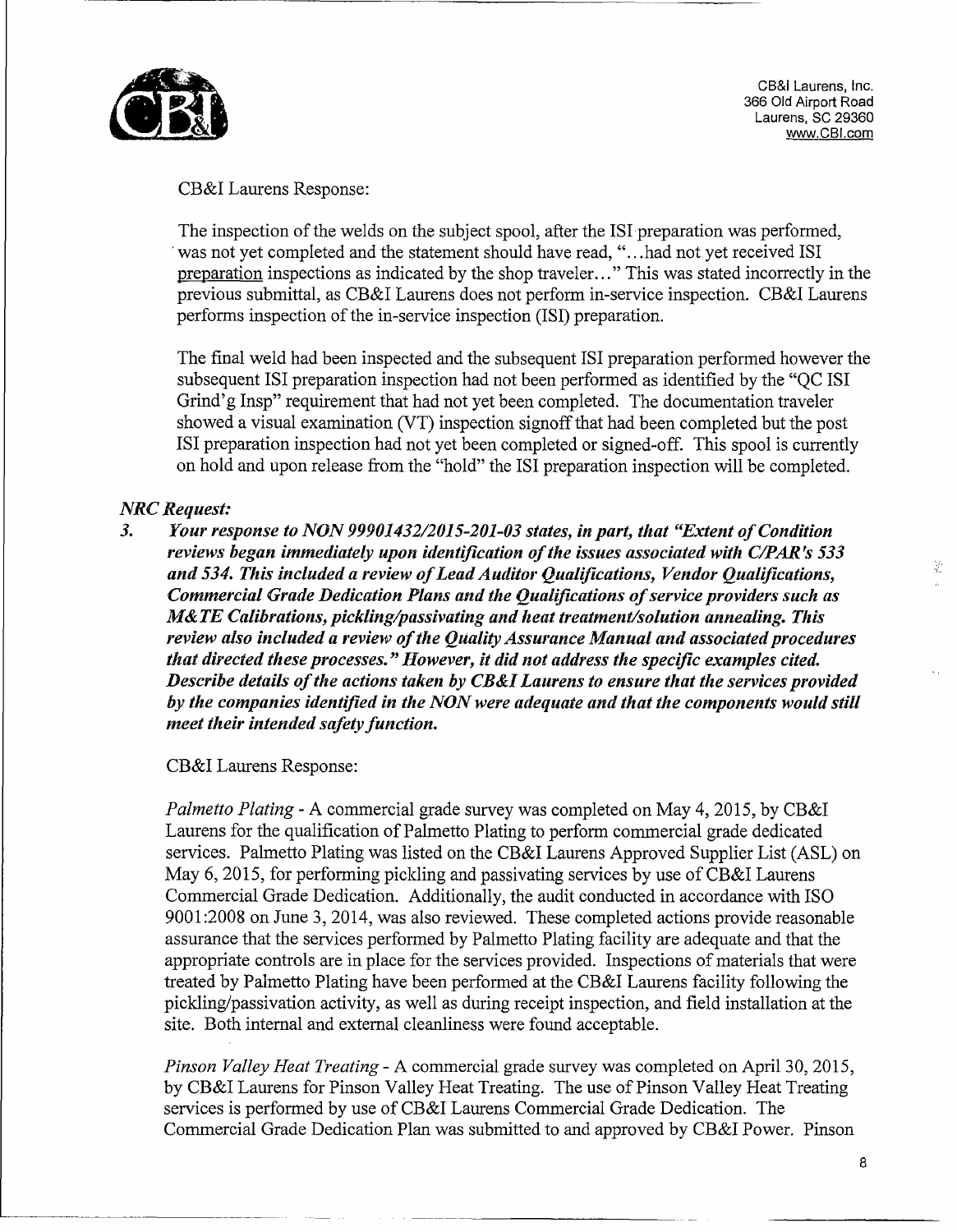

~CB&l Laurens, Inc. Laurens, SC 29360 CB&I Laurens, Inc.<br>366 Old Airport Road www.CBI.com

Valley uses ISO/IEC 17025:2005 accredited companies to perform calibration. Investigation into how the original qualification of Pinson Valley Heat Treating was performed showed that the heat charts were reviewed by the CB&I Laurens QC Manager. This QC Manager review is considered to have satisfied the acceptance of this critical characteristic and the subsequent commercial grade survey found adequate programmatic controls were in place at Pinson Valley Heat Treating. The programmatic controls in conjunction with the procedure that Pinson Valley uses, which is approved by CB&I Laurens and CB&I Power, along with verification through survey, provides reasonable assurance that the services provided are adequate and that the components meet their intended safety function.

*Welding Testing Laboratory* - A review of the commercial grade dedication plan packages was performed on all heat numbers that were certified utilizing Welding Testing Laboratory (WTL) in order to comparatively verify the accuracy of information acquired after being tested by Laboratory Testing Inc. (LTI). The preceding response to NRC Request l.a describes how LTI was determined to be acceptable for performing these confirmatory tests.

A total of fifty two (52) heat numbers were identified as tested by WTL and twenty one (21) of those heat numbers were subsequently tested by LTI, which was a forty percent (40%) sampling. Upon review of the results from both companies, it was found that there were no discrepancies between the analysis of the tested materials by WTL and the results of testing by LTI in accordance with ASTM standards. The results for the tension test, chemical analysis, and flattening test provided concurring information when compared to the results in question. Both companies found the material associated with the tested heat numbers to be acceptable. Evaluation of the testing results of WTL in comparison to LTI provides reasonable assurance that WTL was capable of producing adequate results of their programmatic and quality competence. Material integrity was demonstrated by satisfaction of ASTM requirements and code compliance was maintained.

Therefore the services provided by WTL were adequate and the components meet their intended safety function.

*Wyman Gordon-* CB&I Laurens has taken the following actions to determine Wyman Gordon (WG) supplied materials that meet the purchasing requirements:

- 1. A sample of material was cut from one of the tubes supplied and was sent to an NQA-1 approved laboratory for testing. The results revealed the material was in conformance with the specified requirements. This testing also satisfies the ASME NCA-3842(i) requirement for performance assessment;
- 2. Each tube was inspected during receipt inspection by Quality Control in accordance with the Laurens QAM, Receiving procedure BFS-QC-1 and the PO requirements. The inspection results were recorded on the Receiving Report (RR) and dimensions are recorded on a Dimensional Inspection Report. All results were satisfactory.

9

 $\frac{1}{2}$